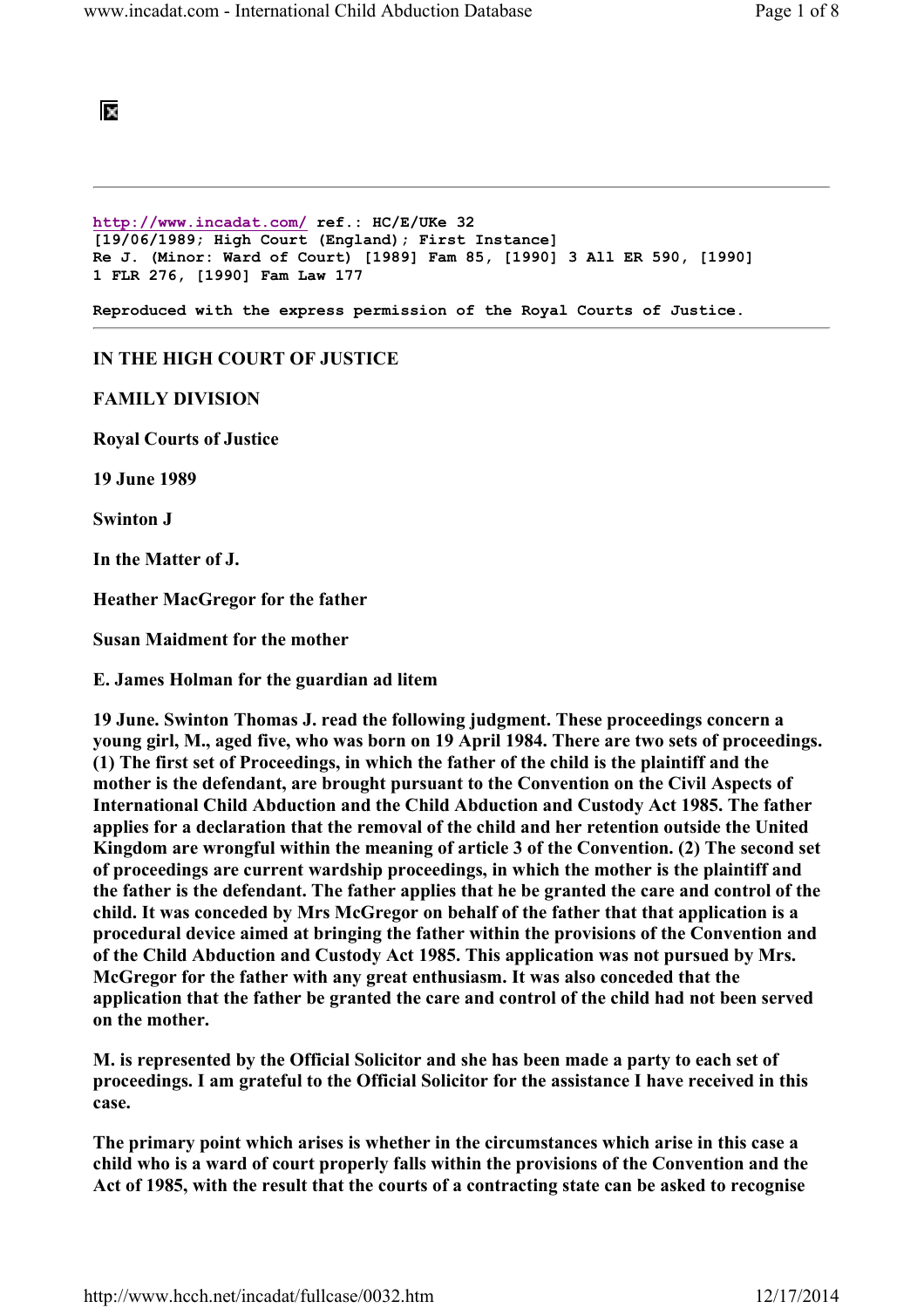and enforce orders made by the courts of this country and, in this case, order that the child be returned to the jurisdiction of the courts of England and Wales.

The mother and the father where married in January 1983. M became a ward of court by originating summons of 25 April 1984. A decree nisi of divorce was pronounced on 21 March 1985 and was made absolute on 15 April 1986. The father subsequently remarried. On 18 June 1984 the mother was granted the interim care and control of the child. The father subsequently applied for access and a number of different orders have been made granting him access. On 29 April 1987 Waite J. ordered that he should have access each week during the day and that order remains in force. The child remained a ward of court, with the result that she could not be removed from the jurisdiction of the court without leave being granted. Nonetheless on 22 December 1987, the mother took M. out of the jurisdiction and did not return until 3 March 1988. A number of court orders were made in consequence of that action. In April 1989, the mother left the jurisdiction again together with M. On the evidence which I have heard it is overwhelmingly probable that she has gone to the United States of America and is still there. The father made an application to the Lord Chancellor, pursuant to article 8 of the Convention, asking for assistance in securing the return of the child to this country. The Lord Chancellor's Department replied that they were unable to take the action requested unless and until the court made the declaration sought by the father in these proceedings.

The preamble to the Convention is in these terms:

"The states signatory to the present Convention, firmly convinced that the interests of children are of paramount importance in matters relating to their custody, desire to protect children internationally from the harmful effects of their wrongful removal or retention and to establish procedures to ensure their prompt return to the state of their habitual residence, as well as to secure protection for rights of access, have resolved to conclude a Convention to this effect, and have agreed upon the following provisions."

The relevant articles for the purposes of this part of this application are:

# "ARTICLE 3

The removal or the retention of a child is to be considered wrongful where--(a) it is in breach of rights of custody attributed to a person, an institution or any other body, either jointly or alone, under the law of the State in which the child was habitually resident immediately before the removal or retention; and (b) at the time of removal or retention those rights were actually exercised, either jointly or alone, or would have been so exercised but for the removal or retention.

The rights of custody mentioned in sub-paragraph (a) above, may arise in particular by operation of law or by reason of a judicial or administrative decision, or by reason of an agreement having legal effect under the law of that State.

#### ARTICLE 5

For the purposes of this Convention--(a) 'rights of custody' shall include rights relating to the care of the person of the child and, in particular, the right to determine the child's place of residence; (b) 'rights of access' shall include the right to take a child for a limited period of time to a place other than the child's habitual residence.

# ARTICLE 6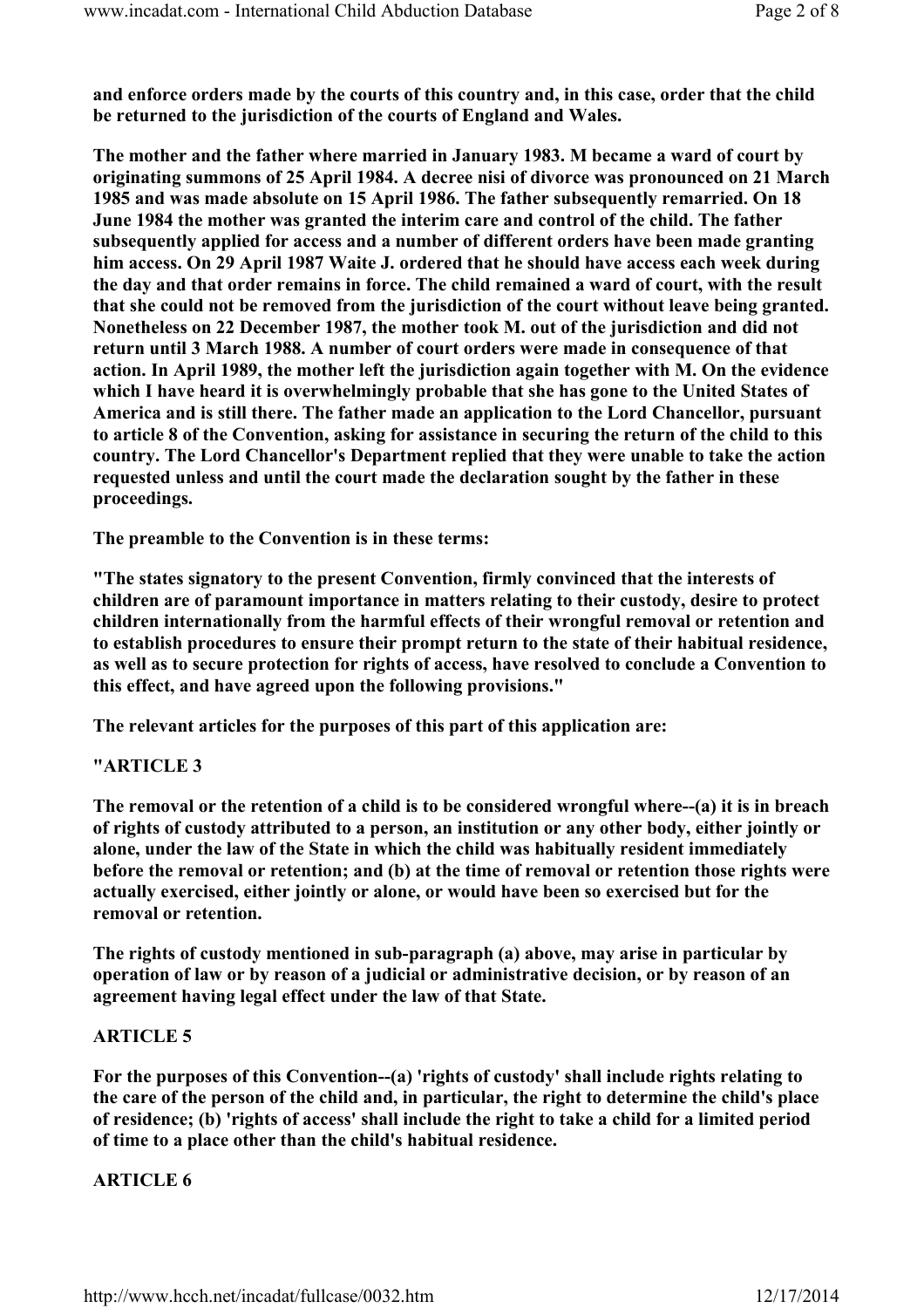A Contracting State shall designate a Central Authority to discharge the duties which are imposed by the Convention upon such authorities.

# ARTICLE 8

Any person, institution or other body claiming that a child has been removed or retained in breach of custody rights may apply either to the Central Authority of the child's habitual residence or to the Central Authority of any other Contracting State for assistance in securing the return of the child.

The application shall contain--(a) information concerning the identity of the applicant, of the child and of the person alleged to have removed or retained the child;...(c) the grounds on which the applicant's claim for return of the child is based;...The application may be accompanied or supplemented by -(e) an authenticated copy of any relevant decision or agreement; (f) a certificate or an affidavit emanating from a Central Authority, or other competent authority of the State of the child's habitual residence, or from a qualified person, concerning the relevant law of that State;..."

The father in this case has access rights only. Clearly he does not himself have any custody rights to establish that the removal of the child is to be considered wrongful under article 3. However, pursuant to article 8, he does not himself have to have custody rights in order to rely on the provisions of the Convention. He must show that the child has been removed in breach of custody rights attributed to a person, institution or other body and, if he shows that, he is then a person who may apply for assistance in securing the return of the child pursuant to article 8. It is submitted on behalf of the father that custodial rights are vested in the court within the wardship proceedings and that the removal of the child is to be considered wrongful because it is in breach of the rights of custody attributed to the court.

The Official Solicitor through Mr. Holman told me that, acting on behalf of the child, he would wish the child to be returned to the jurisdiction of this court and thought that should be done, but, assisting the court as though amicus curiae, he submitted that it is doubtful whether the court has power to make the order under the Act of 1985. Much depends on the interpretation of the relevant provisions of the Convention and the Act itself. The central issue is whether the removal of the child is to be considered wrongful within article 3 of the Convention when the child is a ward of court and the father, who in this case is the applicant, does not himself have rights of custody. Clearly the point in issue is an important one.

It is of course clear and vital to this application that the person, institution or other body claiming that a child has been removed or retained in breach of custody rights under article 8 does not himself have to have custody rights but has to show that the removal is

"in breach of rights of custody attributed to a person, an institution or any other body, either jointly or alone, under the law of the state in which the child was habitually resident immediately before the removal."

The Central Authority in this country for the purposes of article 6 is the Lord Chancellor. Th father, through his solicitor made the appropriate application to the Lord Chancellor, who replied by letter, through one of his officers, on 8 May 1989. In the course of that letter this appears:

"You say the children are wards of court and argue their removal overseas has breached the court's `rights of custody.' Whilst I can imagine the difficulty the American court would have in recognising the concept of wardship and considering an application to return a ward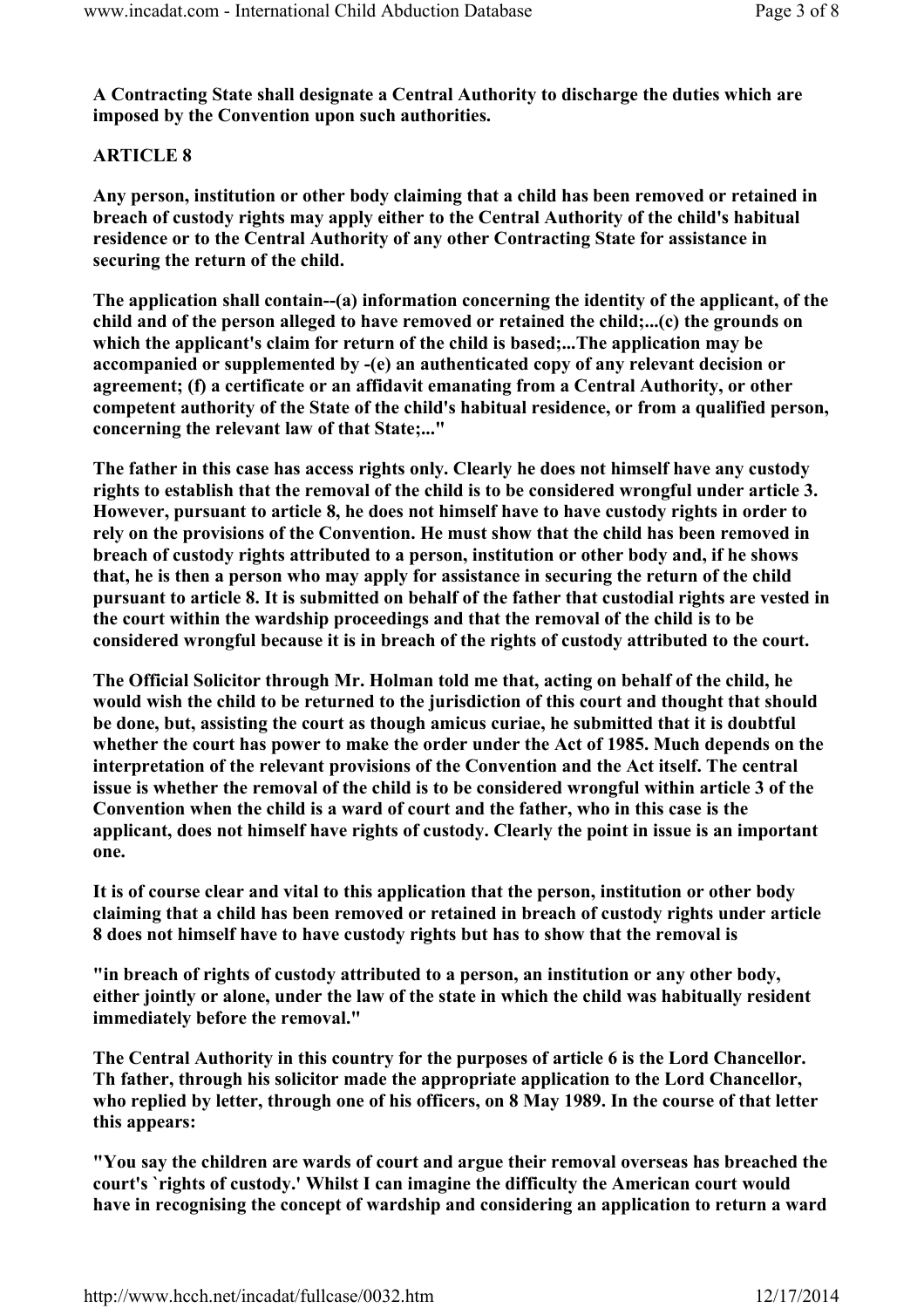to the court I can see the logic of the argument. In any event given that my authority to refuse to accept applications, which is set out in article 27, is extremely limited I would be bound to present the argument to the U.S.A. Department of State in Washington, D.C., if the court were minded to claim, in terms of article 3, that there had been a wrongful removal or retention."

Accordingly, the applicant, before he can start proceedings at all, requires a declaration that there has been a wrongful removal.

Mrs. MacGregor conceded at the outset that the father does not have any custodial rights which would entitle him to rely upon article 3. He has rights to access, but they do not bring him within the phrase "custodial rights" for the purposes of the Convention. Accordingly, it is submitted that the custodial rights breached are the rights vested in the court by reason of the court's wardship jurisdiction. It is submitted that the court itself has "rights of custody attributed to a person, an institution or any other body" and "at the time of the removal or retention those rights were actually exercised, either jointly or alone, or would have been so exercised but for the removal or retention." It is further submitted, pursuant to article 5, that the court has "rights relating to the care of the person of the child and, in particular, the right to determine the child's place of residence." The Official Solicitor and the mother submit "that the "Convention must be construed purposively and that so to construe the Act would be to blur or even obliterate the distinction between rights of custody and rights of access. In those circumstances it is necessary for me to consider the nature of the wardship jurisdiction.

In Regina v Gyngall [1893] 2 Q.B. 233, 239, Lord Esher M.R. said in relation to wardship:

"That was not a jurisdiction to determine rights as between a parent and a stranger, or as between parent and a child. It was a paternal jurisdiction, a judicially administrative jurisdiction, in virtue of which the Chancery Court was put to act on behalf of the Crown, as being the guardian of all infants, in the place of a parent, and as if it were the parent of the child, thus superseding the natural guardianship of the parent."

Then, at p. 24O, quoting Lord Cottenham, L.C.:

"'This court interferes for the protection of infants, qua infants, by virtue of the prerogative which belongs to the Crown as parens patrie, and the exercise of which is delegated to the Great Seal.'"

In In re W. (An Infant) [1964] Ch. 202, 210, Ormerod L.J. said:

"It may properly be said, I think, although there may be some doubt about the history of the matter, that in a wardship case the court retains the custody of the infant and only makes such orders in relation to that custody as may amount to a delegation of certain parts of its duties. That may be a real distinction between orders made in the exercise of an inherent jurisdiction and orders made in the exercise of a statutory jurisdiction of this kind."

In In re S. (Infants) [1967] 1 W.L.R. 396, 407; Cross J. said: "When a child is made a ward no important step in the child's life can be taken without the court's consent."

As I have indicated, Mr. Holman and Mrs. Maidment submitted that the scheme of the Convention is to draw a firm distinction between rights of custody and rights of access and drew my attention to passages in the Explanatory Report annexed to the Convention itself, to an article by A. E. Anton in The International and Comparative Law Quarterly (1981), vol. 30, p. 537, and to the decision of Waterhouse J. in B. v. B. (Minors: Enforcement of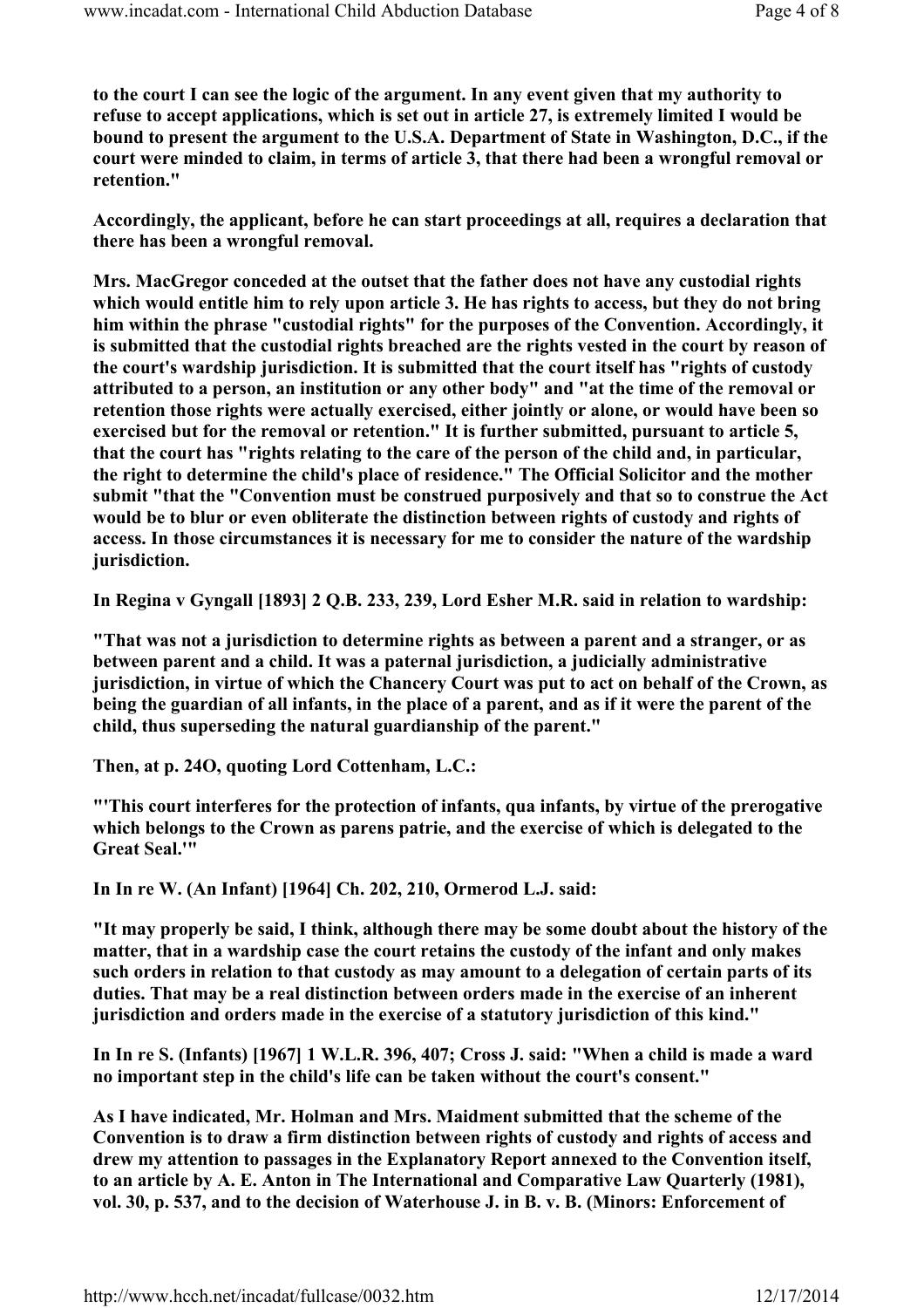Access Abroad) [1988] 1 W.L.R. 526. There is no doubt at all that the proposition itself is correct and that the Convention draws a clear distinction between rights of custody and rights of access. That proposition does not, however, answer the point as to whether rights of custody in a case where a child is a ward of court are attributed to the court and whether those rights were actually exercised.

Even without the assistance of the recent decision of the Court of Appeal in C. v. C. (Abduction: Rights of Custody) [1989] 1 W.L.R. 654 in which judgment was given on 14 December 1988, to which I will refer in a moment, I would have no hesitation in finding that in a case where a child has been made a ward of court the removal of that child is to be considered wrongful as in breach of the rights of custody attributed to the court, and that those rights were actually exercised at the time of removal. As I have said, article 5 provides that rights of custody should include rights relating to the care of the person of the child and, in particular, the right to determine the 'child's place of residence. As Cross J. said in In re S. (Infants) [1967] W.L.R. 396, 407, "no important step in a child's life may be taken without the court's consent," and when the child is a ward, as Ormerod L.J. said in In re W. [1964] Ch. 202, 210, "the court retains the custody of the infant." It is a breach of the court's rights if the child is removed from the jurisdiction. Every important aspect of the child's life, whilst he or she remains a ward of court, comes within the court's jurisdiction. In a real sense the court itself has the custody of the court's ward and does exercise those rights. In my judgment there could be no argument but that the court has the right to determine the child's place of residence.

It was next submitted on behalf of the mother and by the Official Solicitor that the court itself is not "a person, an institution or any other body" within articles 3 and 8 of the Convention. It was submitted that the court is merely "a judicial authority." Again, without the considerable assistance that I received from  $C$  v.  $C$ . I would have no difficulty as a matter of construction and common sense in holding that the court itself is "a person, an institution or any other body" within articles 3 and 8 of the Convention.

I turn then to C. v. C. (Abduction: Rights of Custody) [1989] 1 W.L.R. 654. That was a case in which the mother of a child had removed him from his home in Sydney, Australia. The father applied for his return under the provisions of the Child Abduction and Custody Act 1985. The judge at first instance refused that application and the case went to the Court of Appeal.

The leading judgment was given by Butler-Sloss L.J. She recited the relevant order in Australia, at p. 656:

"On 4 November 1986 the deputy registrar in Sydney made a consent order including "the following words: '(1) The [mother] to have custody of ... the child of the marriage and the [father] and the [mother] to remain joint guardians of the said child. (2) Neither the [father] nor the [mother] shall remove the child from Australia without the consent of the other."

Butler-Sloss L.J. set out the preamble and article 1 of the Convention, and then went on to say, at p. 657, that three questions arose in the case:

"(1) Was the removal of the child wrongful? (2) Is the retention of the child wrongful? (3) If the answer to either or both of the first two is 'yes', does article 13 apply to stop the return of the child?"

She then set out articles 3 and 5 and continued, at pp: 657-658: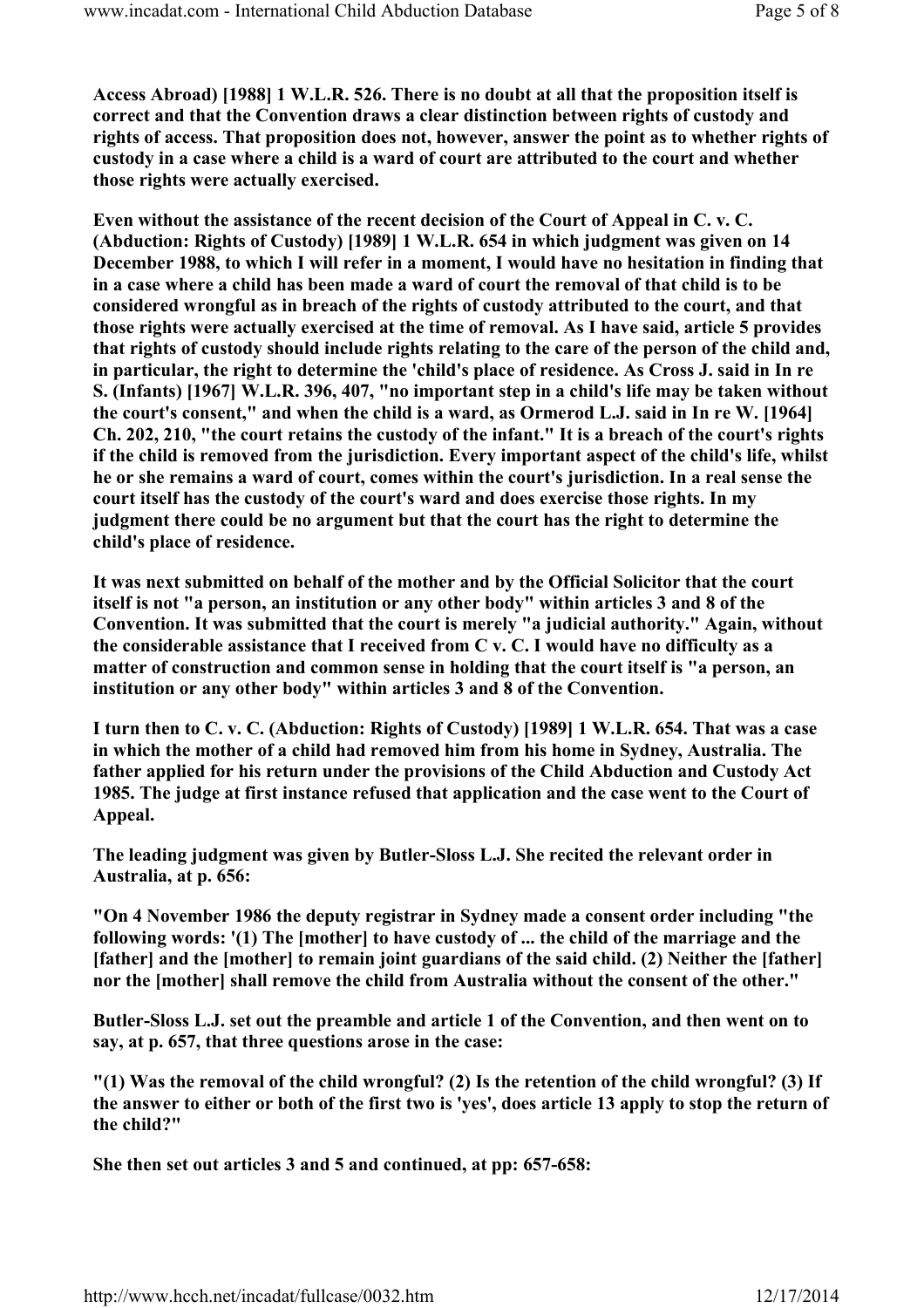"In respect of my first question-was the removal wrongful?- Latey J. heard argument as to the effect of the order of November 1986 and in particular the effect of joint guardianship. He had before him the written opinion and oral evidence of an Australian Queen's Counsel. The judge's attention does not appear to have been sufficiently drawn to the effect on the definition in article 5 of the Convention of clause 2 of the November 1986 order, that neither parent should remove the child from Australia without the consent of the other. Accordingly, the judge's attention was not drawn specifically to the question whether under Australian law clause 2 was capable of constituting a right of custody within the Convention. In the absence of sufficient expert evidence on that point, this court must do its best to consider whether clause 2 comes within the definition given in article 5.

"By clause 2 the father had, in my judgment, the right to determine that the child should reside in Australia or outside the jurisdiction at the request of the mother. In 1987 he gave his consent to the child coming to England for a specified holiday. One might consider the example of a parent wishing to leave the jurisdiction with the child for a longer period, say 12 months. The other parent, with clause 2 in the order, would have some control over not only the child leaving the jurisdiction but also as a place to ' which the child was going, and not only the country; for instance, to live in London in suitable circumstances. If the child was retained under such an arrangement beyond the agreed date of return, it seems inconceivable to me that the Convention could not effect the return of the child. But if the argument so attractively advanced by Mr. Connell is right, there would be no instant redress by the justifiably aggrieved parent. The words of article 5 must, in my view, be read into article 3 and may in certain circumstances extend the concept of custody beyond the ordinarily understood domestic approach. Therefore in the present case there would be the general right of the mother to determine the place of residence within the Commonwealth of Australia, but a more limited right, subject to the father's consent, outside the jurisdiction of the Australian Family Court. The father does not have "the right to determine the child's place of residence within Australia but has the right to ensure the child remains in Australia or lives anywhere outside Australia only with his approval. Such limited rights and joint rights are by no means unknown to English family law and no doubt to Australian family law. Indeed, in article 3 rights of custody are specifically recognised as held jointly or alone. The Convention must be interpreted so that within its scope it is to be effective. For my part I consider that the child was wrongfully removed from the jurisdiction in breach of clause 2 of the order of 4 November 1986."

Neill L.J. said, at p. 663:

"I am satisfied that this right to give or withhold consent to any removal of the child from Australia, coupled with the implicit right to impose conditions, is a right to determine the child's place of residence, and thus a right of custody within the meaning of articles 3 and 5 of the Convention. I am further satisfied that this conclusion is in accordance with the objects of the Convention and of the Act of 1985. Until last August this child was habitually resident in Australia. In 1986 the Family Court of Australia made orders relating to his custody, which included an agreed provision that he should not be removed from Australia without the father's consent. In my judgment, the enforcement of that provision falls plainly within the objects which the Convention and the Act of 1985 are seeking to achieve."

Lord Donaldson of Lymington M.R. said, at pp.663-664:

"'Custody,' as a matter of non-technical English, means `safe keeping, protection, charge, care, guardianship' (I take that from the Shorter Oxford English Dictionary, 3rd ed. rev. (1973)); but 'rights of custody' as defined in the Convention includes a much more precise meaning which will, I apprehend, usually be decisive of most applications under the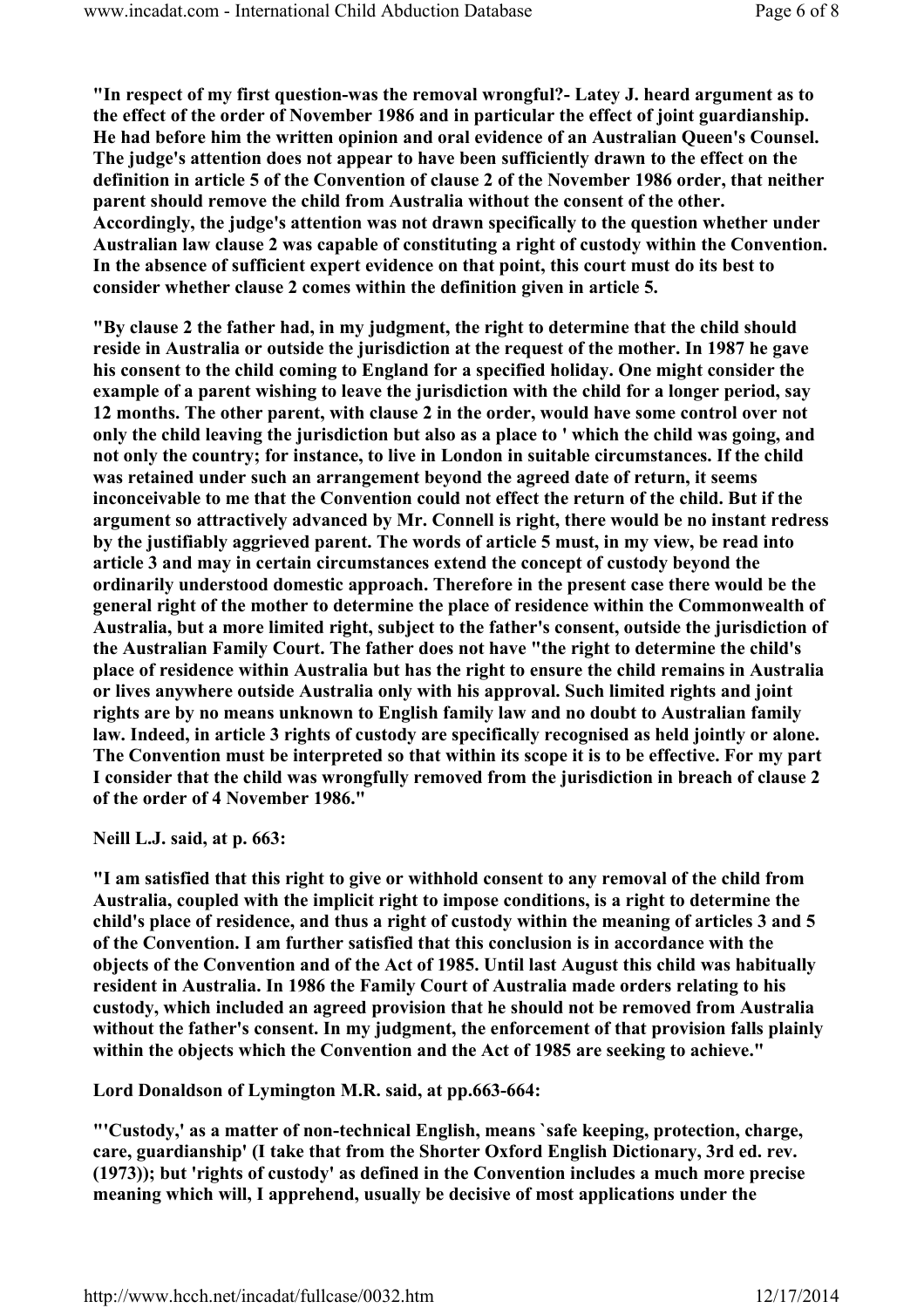Convention. This is 'the right to determine the child's place of residence.' This right may be in the court, the mother, the father, some caretaking institution, such as a local authority, or it may, as in this case, be a divided right in so far as the child is to reside in Australia, the right being that of the mother; but, in so far as any question arises as to the child residing outside Australia, it being a joint right subject always, of course, to the overriding rights of the court. If anyone, be it an individual or the court or other institution or a body, has a right to object, and either is not consulted or refuses consent, the removal will be wrongful within the meaning of the Convention. I will add for completeness that a 'right to determine the child's place of residence' (using the phrase in the Convention) may be specific-the right to decide that it shall live at a particular address or it may be general, 'within the Commonwealth of Australia.'"

It was submitted that that passage from the judgment of Lord Donaldson of Lymington M.R. is obiter. That may well be correct. However, with the greatest respect, I entirely agree with it, and, in any event, it must have very great persuasive effect. There can be no doubt that the "safe keeping, protection, charge, care, guardianship" of a ward of court lie in the court. Lord Donaldson M.R. then continued to say that rights of custody as defined in the Convention include a much more precise meaning which will usually be decisive, that is, the right to determine the child's place of residence. He then continues: "This right may be in the court, the mother, the father, some caretaking institution, such as the local authority or it may be divided right." Then a little later Lord Donaldson M.R. says that if the court or other institution or a body has the right to object and either is not consulted or refuses consent the removal will be wrongful within the meaning of the Convention. In my view, that judgment is decisive of both the first two points that have been raised on this application, namely, whether the removal from the jurisdiction of a ward of court is to be considered wrongful and whether a court is a person, institution or other body.

The Official Solicitor and the mother submitted that, by reason of section 8 of the Child Abduction and Custody Act 1985 and article 15 of the Convention, I have no power to make the declaration sought. Section 8 provides:

The high Court or Court of Session may, on an application made for the purposes of article 15 of the Convention by any person appearing to the court to have an interest in the matter, make a declaration or declarator that the removal of any child from, or his retention outside, the United Kingdom was wrongful within the meaning of article 3 of the Convention."

Article 15 of the Convention provides:

"The judicial or administrative authorities of a contracting state may, prior to the making of an order for the return of the child, request that the applicant obtain from the authorities of the state of the habitual residence of the child a decision or other determination that the removal or retention was wrongful within the meaning of article 3 of the Convention, where such a decision or determination may be obtained in that state. The Central Authorities of the contracting states shall so far as practicable assist applicants to obtain such a decision or determination."

To my mind those provisions apply to particular circumstances, and to particular circumstances only, that is to say when a contracting state to which the child has been taken wishes to obtain information from the authorities of the State of the habitual residence of the child. That is not the position here. The position in this case is that the father and his advisers have not arrived at that situation. They wish to provide the Lord Chancellor's Department, and not the judicial or administrative authorities of a contracting state, with